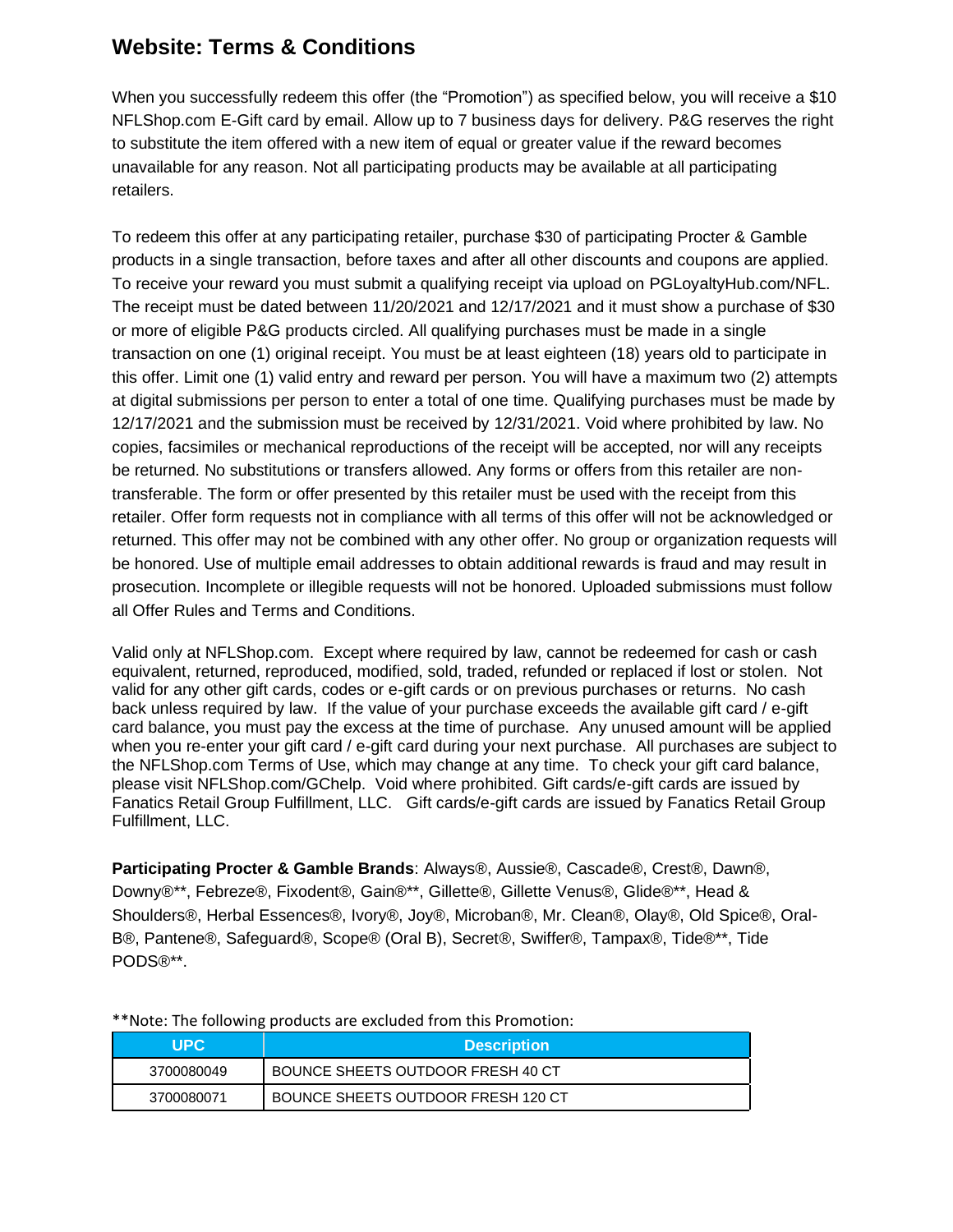| 3700080253 | <b>BOUNCE SHEETS FRESH LINEN 120 CT</b>        |
|------------|------------------------------------------------|
| 3700090712 | BOUNCE SHEETS WRINKLEGUARD OUTDOOR FRESH 60 CT |
| 3700057070 | BOUNCE SHEETS PET FRESH 60 CT                  |
| 3700080252 | <b>BOUNCE SHEETS FREE &amp; GENTLE 120 CT</b>  |
| 3700007312 | BOUNCE SHEETS OUTDOOR FRESH 240 CT             |
| 3700099987 | BOUNCE FRESH LINEN 240 CT                      |
| 3700024684 | BOUNCE SHEETS FREE & GENTLE 240 CT             |
| 3700035751 | DOWNY LFE APRIL FRESH 34 OZ                    |
| 3700041435 | DOWNY SHEETS APRIL FRESH 120 CT                |
| 3700083561 | DOWNY SHEETS INFUSIONS CALM 105 CT             |
| 3700053316 | DOWNY SHEETS WRINKLEGUARD 60 CT                |
| 3700078989 | DOWNY UNSTOPABLES FRESH 8.6 OZ                 |
| 3700079089 | DOWNY INFUSIONS CALM 8.6 OZ                    |
| 3700079059 | DOWNY UNSTOPABLES LUSH 8.6 OZ                  |
| 3700078997 | DOWNY FRESH PROTECT APRIL FRESH 8.6 OZ         |
| 3700076337 | DOWNY UNSTOPABLES FRESH 14.8 OZ                |
| 3700076332 | DOWNY FRESH PROTECT APRIL FRESH 14.8 OZ        |
| 3077200445 | DOWNY LIGHT SCENTED BEADS OCEAN MIST 14.8 OZ   |
| 3077200455 | DOWNY LIGHT SCENTED BEADS LAVENDAR 14.8 OZ     |
| 3700076339 | DOWNY UNSTOPABLES SHIMMER 14.8 OZ              |
| 3700075447 | DOWNY UNSTOPABLES TIDE 14.8 OZ                 |
| 3700076340 | DOWNY UNSTOPABLES SPRING 14.8 OZ               |
| 3700076360 | DOWNY UNSTOPABLES FRESH 20.1 OZ                |
| 3700089040 | DOWNY COOL COTTON 20.1 OZ.                     |
| 3700077541 | DOWNY UNSTOPABLES LUSH 20.1 OZ                 |
| 3700076359 | DOWNY FRESH PROTECT APRIL FRESH 20.1 OZ        |
| 3700052470 | DOWNY CALM 20.1 OZ                             |
| 3700061330 | DOWNY UNSTOPABLES FRESH 26.5 OZ                |
| 3700061423 | DOWNY INFUSIONS CALM 26.5 OZ                   |
| 3700061396 | DOWNY FRESH PROTECT APRIL FRESH 26.5 OZ        |
| 3700043227 | <b>GAIN SHEETS ORIGINAL 120 CT</b>             |
| 3700099929 | <b>GAIN LFE ORIGINAL 51 OZ</b>                 |
| 3077200303 | GAIN SPRING DAYDREAM 14.8 OZ                   |
| 3700076343 | GAIN FIREWORKS ORIGINAL 14.8 OZ                |
| 3700092510 | <b>GAIN SHEETS ORIGINAL 240CT</b>              |
| 3700076362 | GAIN FIREWORKS ORIGINAL 20.1 OZ                |
| 3700060523 | GAIN ORIG 26.5 OZ                              |
| 3700055861 | GAIN LQ ORIGINAL FRESH 46 OZ                   |
| 3700086750 | GAIN FLINGS ORIG 6/16 CT                       |
| 3700086756 | <b>GAIN FLINGS ORIGINAL 35 CT</b>              |
| 3700086197 | GAIN FLINGS BLISSFUL BREEZE 35 CT              |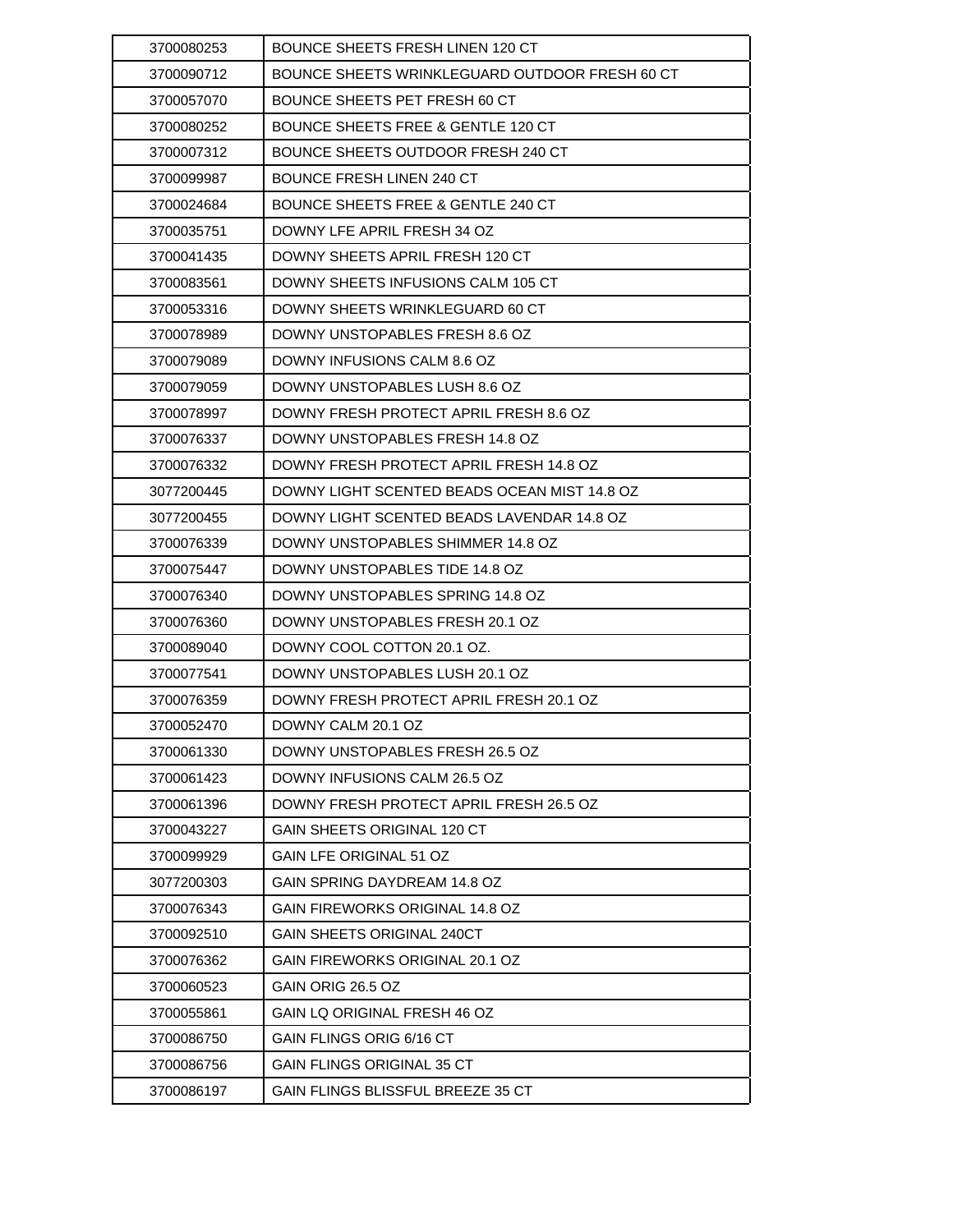| 3700075051 | <b>GAIN FLINGS ISLAND FRESH 35 CT</b> |
|------------|---------------------------------------|
| 3700053544 | <b>GAIN ULTRA FLINGS ORIG 21 CT</b>   |
| 3700000994 | <b>GAIN FLINGS ORIGINAL 42 CT</b>     |
| 3700086792 | <b>GAIN FLINGS ORIG 72 CT</b>         |
| 3700059085 | <b>GAIN ULTRA FLINGS ORIG 48 CT</b>   |
| 3700080044 | <b>GAIN FLINGS ORIG 96 CT</b>         |
| 3700095585 | TIDE PODS ORIG 20 CT                  |
| 3700040212 | TIDE LQ HE ORIGINAL 46 OZ             |
| 3700041825 | TIDE LQ HE FREE & GENTLE 46 OZ        |

Not valid for any Prilosec OTC product reimbursed or paid under Medicaid, Medicare, or any federal or state healthcare program, including state medical and pharmacy assistance programs, or where prohibited by law. Not valid in Massachusetts if any part of the product cost is reimbursed by public or private health insurance.

Procter & Gamble, Blue Chip Marketing Worldwide and Snipp Interactive Inc., (hereinafter "The Parties") are not responsible for late, lost, stolen, damaged, garbled, incomplete, misaddressed, postage due or misdirected entries, mail or communications, for errors, omissions, interruptions, deletions, defects or delays in operations or transmission of information, in each case whether arising by way of technical or other failures or malfunctions of computer hardware, software, communications devices or transmission lines or data corruption, theft, destruction, unauthorized access to or alteration of program materials, loss or otherwise. Further The Parties are not responsible for electronic communications that are undeliverable as a result of any form of active or passive filtering of any kind or insufficient space in a participant's e-mail account to receive e-mail messages. The use of automated software or computer programs to redeem codes for or to participate in the program is prohibited and any individual who uses or attempts to use, or who The Parties suspect of using, such methods to redeem will be voided. The Parties reserve the rights to restrict registrations from any IP address and/or email address if suspicious activity is detected. The Parties disclaims any liability for damage to any computer system resulting from participation in, or accessing or downloading information in connection with, this program, and reserves the right, at its sole discretion, to modify, cancel, terminate or suspend this program should any virus, bug, technical failure, unauthorized human intervention or other cause beyond The Parties' control corrupt or affect the administration, security, fairness, integrity or proper conduct of this program. The Parties reserves the right, at its sole discretion, to disqualify any participant from this program or any other promotion conducted now or in the future by P&G or any of its affiliates if The Parties determine that he/she has tampered with the program process, attempted to circumvent the terms of these Offer Rules or his/her fraud or misconduct has affected the integrity or fair conduct of this program. The Parties reserve the right to correct clerical or typographical errors in promotional materials.

By participating in this Promotion, each participant accepts the conditions stated in these Offer Rules, agrees to be bound by the decisions of The Parties and warrants that he/she is eligible to participate in this Promotion. Each participant also agrees to release The Parties and their respective parents, affiliated companies, subsidiaries, licensees, distributors, dealers, retailers, printers, representatives and advertising and promotion agencies, and any and all other companies associated with this Promotion, and all of their respective officers, directors, employees, agents and